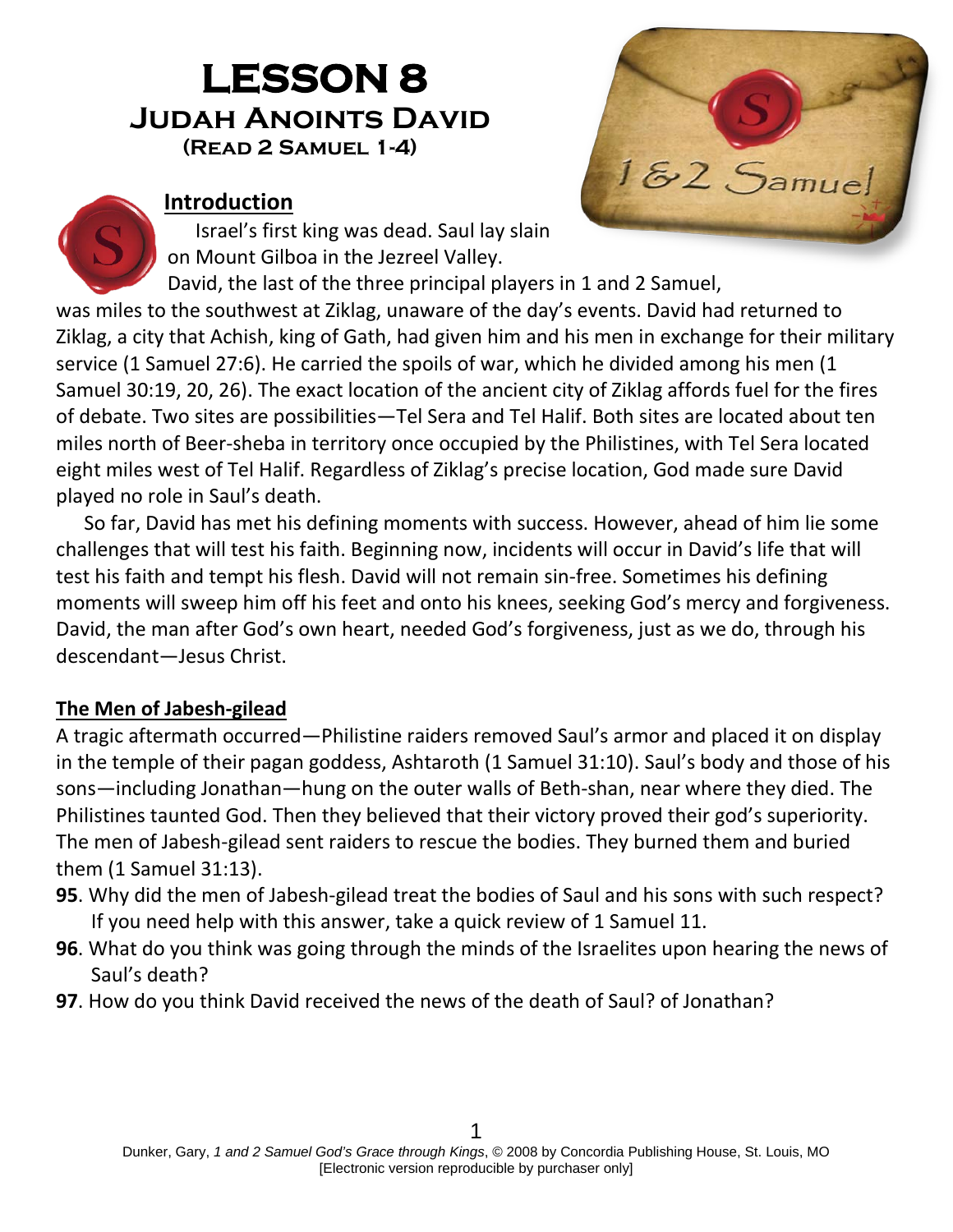

# **David Learns of Saul's Death**

Read 2 Samuel 1. News of Saul's death finally reached David at Ziklag. An Amalekite runner reported about the battle at Mount Gilboa, miles to the northeast. The runner told David that he had killed Saul at Saul's request.

- **98**. Why did David have the runner killed?
- **99**. David eulogized Saul and Jonathan in a song often called "The Song of the Bow" (1:19– 27). How might this relate to Christ's words in Matthew 5:44?

# **David, Judah's King**

Read 2 Samuel 2:1–3:5. As was his custom, David "inquired of the Lord." The Lord directed David to move his family to Hebron. There the men of Judah came to David and anointed him their king. When Abner, Saul's general, anointed Saul's son, Ish-bosheth, king of Israel, he set a civil war in motion.

- **100**. As war raged, David's wives bore him sons. Match the names of David's sons in the lefthand column with the names of their mothers in the right-hand column.
- **A.** Amnon Maacah
- **B.** Chileab **Eglah**
- **C.** Absalom Abital
- **D.** Adonijah **Ahinoam**
- **E.** Shephatiah **Haggith**
- **F.** Ithream Abigail

# **Abner Joins David**

Read 2 Samuel 3:6–21. Abner, Saul's powerful commander, soon defected from Ish-bosheth's service. Ish-bosheth was paranoid like Saul. He falsely accused Abner of sleeping with Saul's concubines.

**101**. In this account, we also see a side of David that people often overlook—his polygamy. God intended for marriage to be between one man and one woman for life (Genesis 2:24). David now had an unusual command for the defecting Abner. What was it?

# **The Murders of Abner and Ish-bosheth**

Read 2 Samuel 3:22–4:12. To avenge the murder of his brother (2 Samuel 2:18–23), Joab sent a message that brought Abner into his presence. In a private meeting, Joab killed Abner. **102**. Deception marked the murder of Abner. How did Joab deceive Abner? How did David react when he heard the news?

**103**. Identify Jonathan's son and the likely reason he never challenged David for the throne (2 Samuel 4:4).